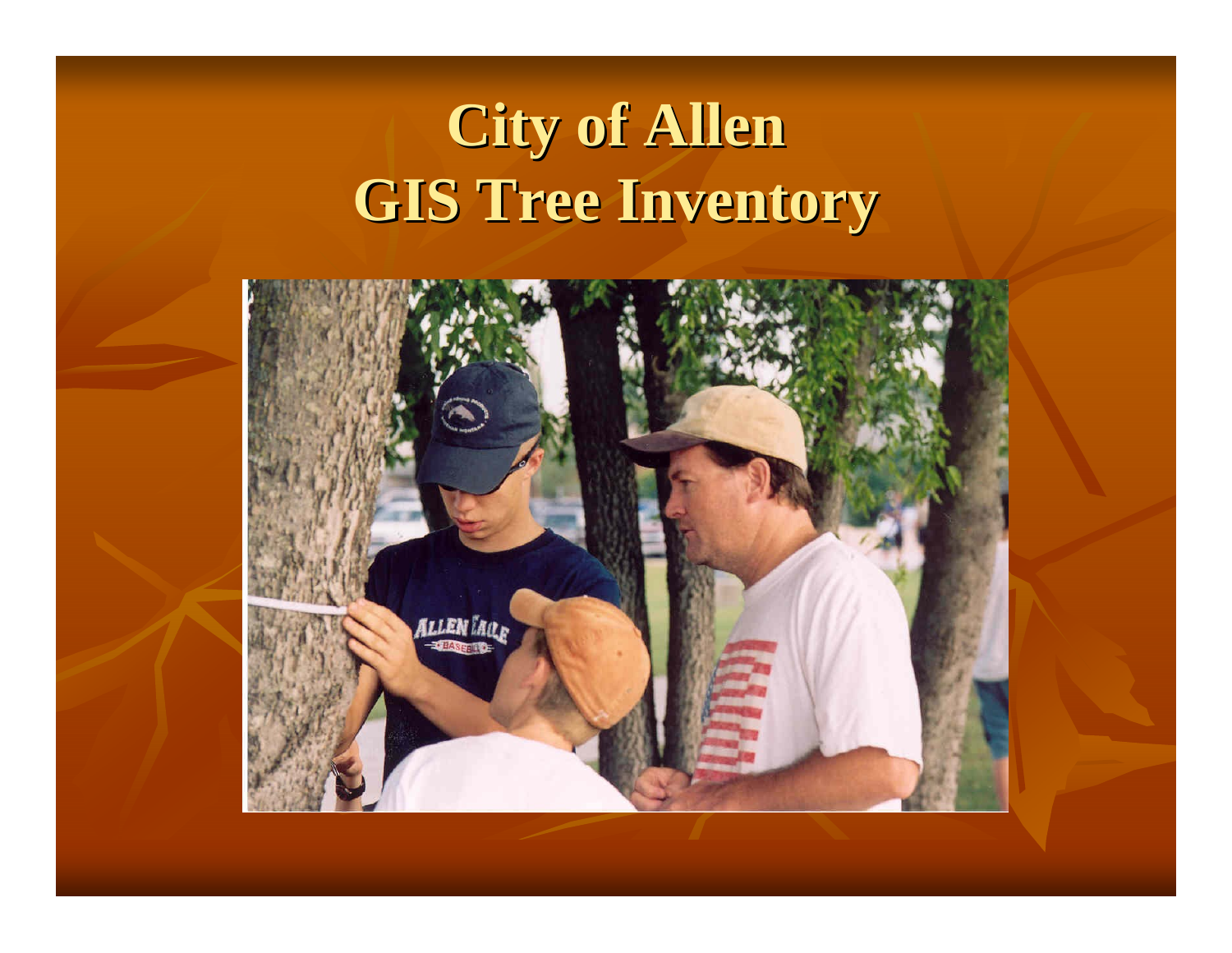## **Goals**

- **Establish a Benchmark for public tree inventory**
- Use Volunteers to conduct tree inventory to save tax payers \$\$ Use Volunteers to conduct tree inventory to save tax payers \$\$
- $\blacksquare$ Determine tree species % and make recommendations for future plantings
- $\blacksquare$ Determine Current Tree canopy percentage - 2000 USDA Data for Allen- 6%
- $\blacksquare$  Use tree inventory data to determine other useful data such as heat island areas for planting, carbon production and intake, storm water run-off and market value of natural resources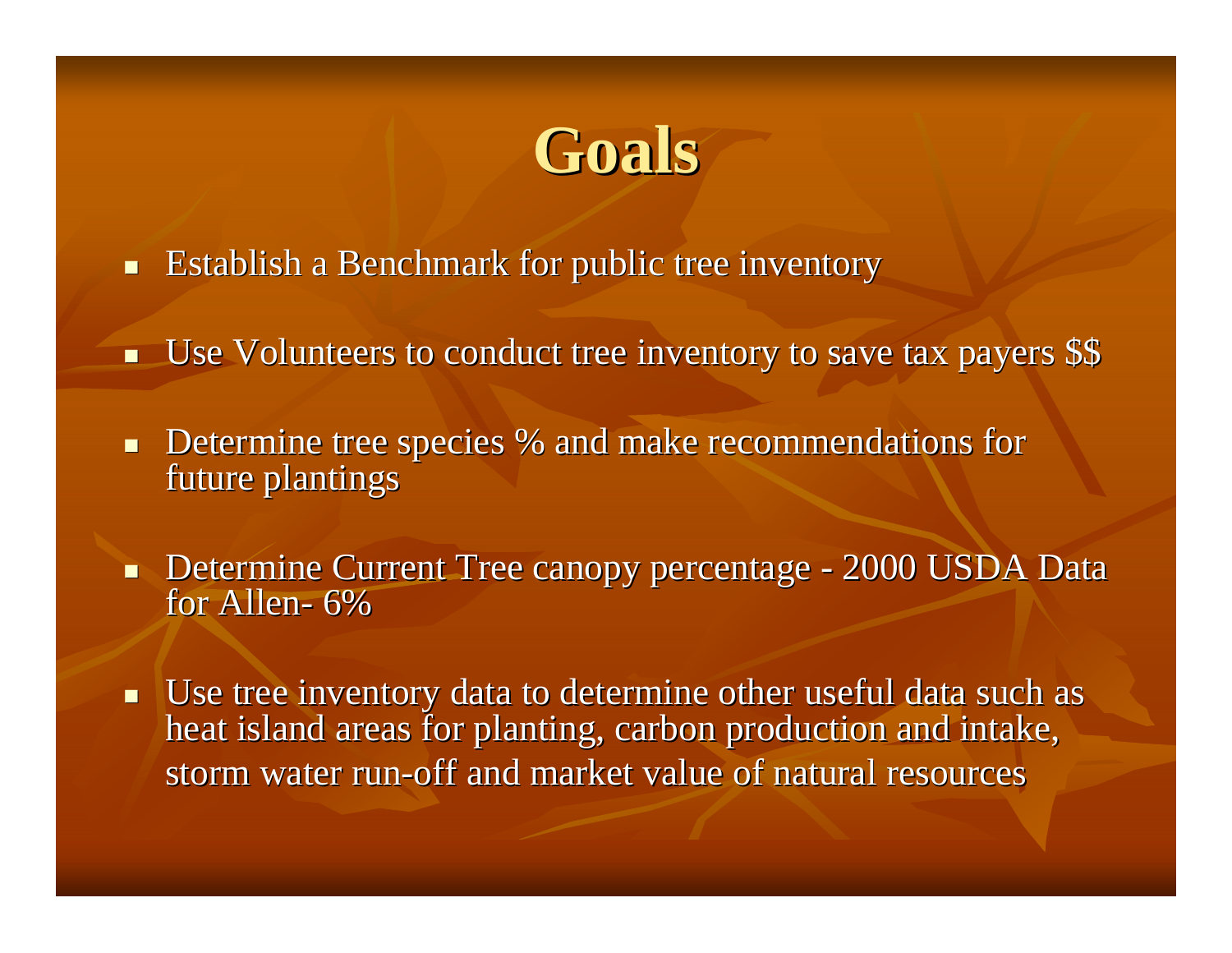# **Obtained Funding Obtained Funding 2003 Urban Forestry Partnership 2003 Urban Forestry Partnership Grant Program Grant Program**

AM LeonardAM Leonard**Vendor**

ICM Systems Cable Connection 5 450.00 ICM Systems Laser Gun **\$4,575.00** Tree Tags and the state of the state of the state of the state of the state of the state of the state of the state of the state of the state of the state of the state of the state of the state of the state of the state of Home Depot Nails/Hammer/Tool belt \$ 26.59 Tape Measures-Diameter,100',25' \$ 193.30 **Equipment Items <b>Amount Amount** 

#### **Totals**

**\$5,006.25**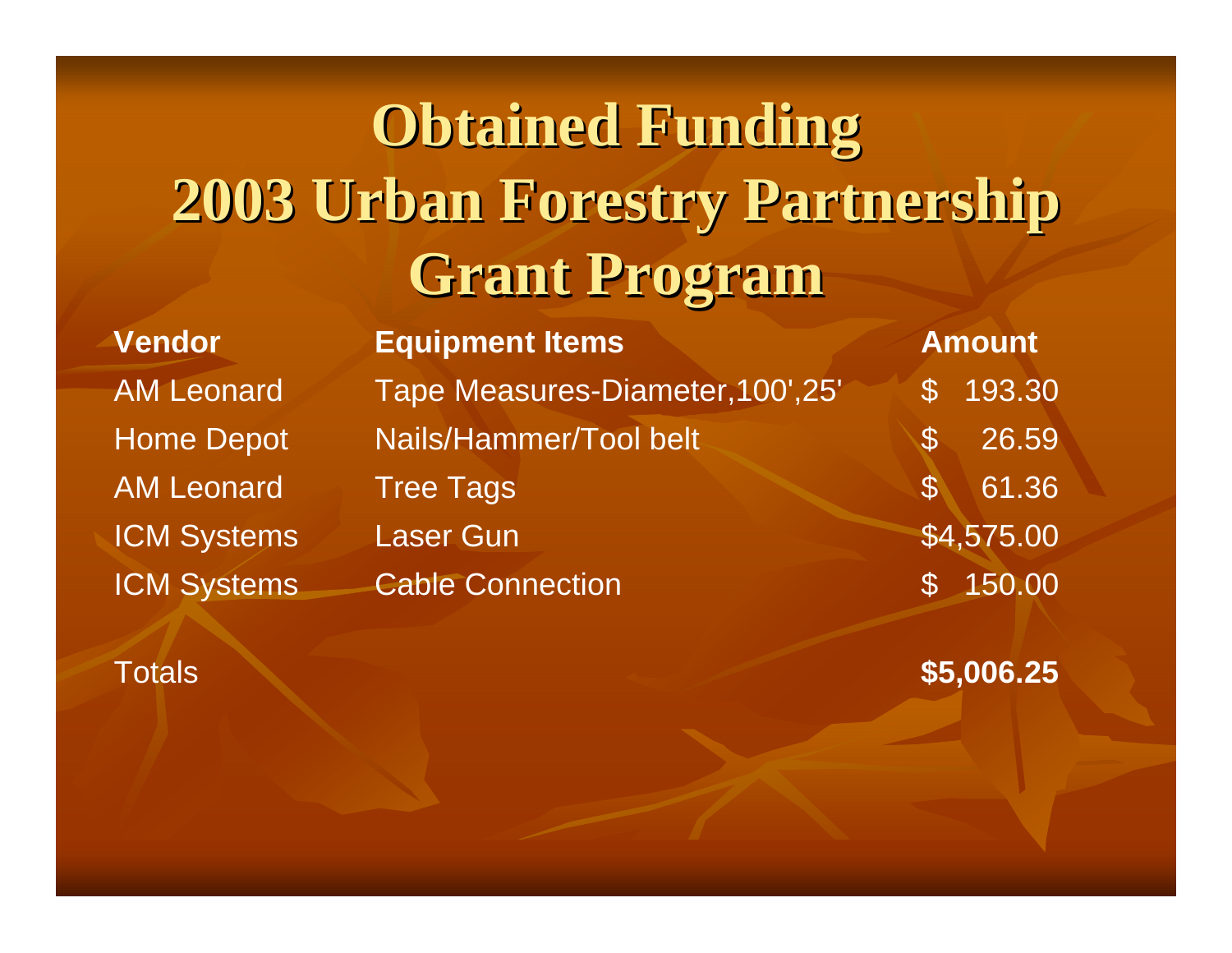## **Range Finder-Measures Location and Height Measures Location and Height**

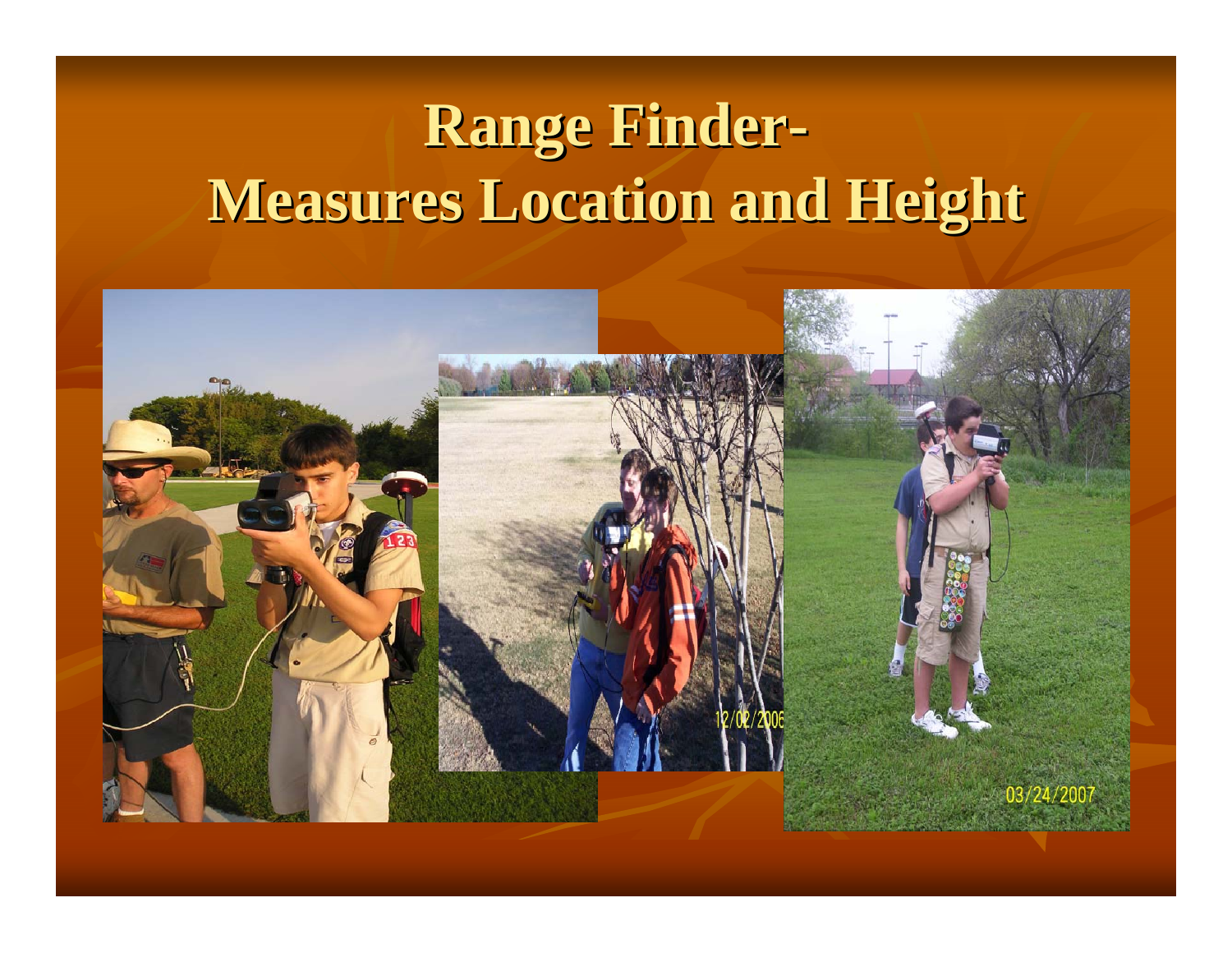### **Totals**

Volunteer Hours- 696

Volunteer Contributions 52193.40

**Volunteers** 

159

**Trees Inventoried** (all Parks open space not including forested or floodplain areas) forested or floodplain areas) 3984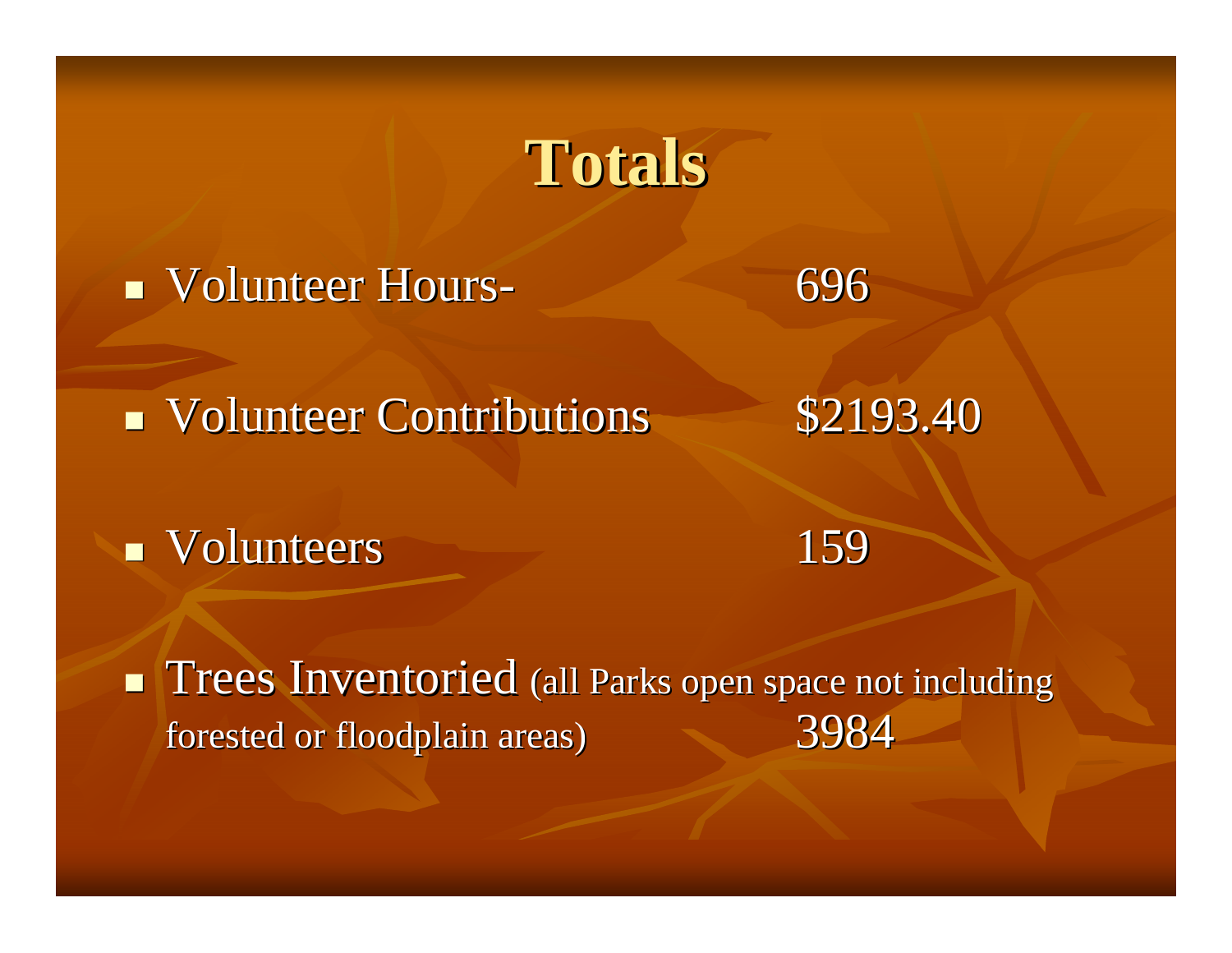| Code            | <b>Species</b>           | Cnt_Specie | % Total |
|-----------------|--------------------------|------------|---------|
| HB              | <b>Hackberry</b>         | 176        | 23%     |
| LO              | Live Oak                 | 132        | 17%     |
| CE              | <b>Cedar Elm</b>         | 77         | 10%     |
| <b>CM</b>       | <b>Crape Myrtle</b>      | 71         | 9%      |
| <b>BC</b>       | <b>Bald Cypress</b>      | 65         | 8%      |
| BO <sub>1</sub> | <b>Bur Oak</b>           | 29         | 4%      |
| CO              | <b>Chinquapin Oak</b>    | 29         | 4%      |
| <b>RC</b>       | <b>Eastern Red Cedar</b> | 29         | 4%      |
| <b>RO</b>       | Shum. Red Oak            | 26         | 3%      |
| <b>BO</b>       | Bois d'arc               | 25         | 3%      |
| LE.             | <b>Lacebark Elm</b>      | 24         | 3%      |
| <b>SB</b>       | Soapberry                | 23         | 3%      |
| <b>BP</b>       | <b>Bradford Pear</b>     | 16         | 2%      |
| <b>CP</b>       | <b>Chinese Pistachio</b> | 13         | 2%      |
| <b>RB</b>       | Eastern Red Bud          | 13         | 2%      |
| PE.             | Pecan                    | 11         | 1%      |
| <b>GA</b>       | <b>Green Ash</b>         | 10         | $1\%$   |
| <b>FS</b>       | <b>Flame leaf Sumac</b>  | 5          | $1\%$   |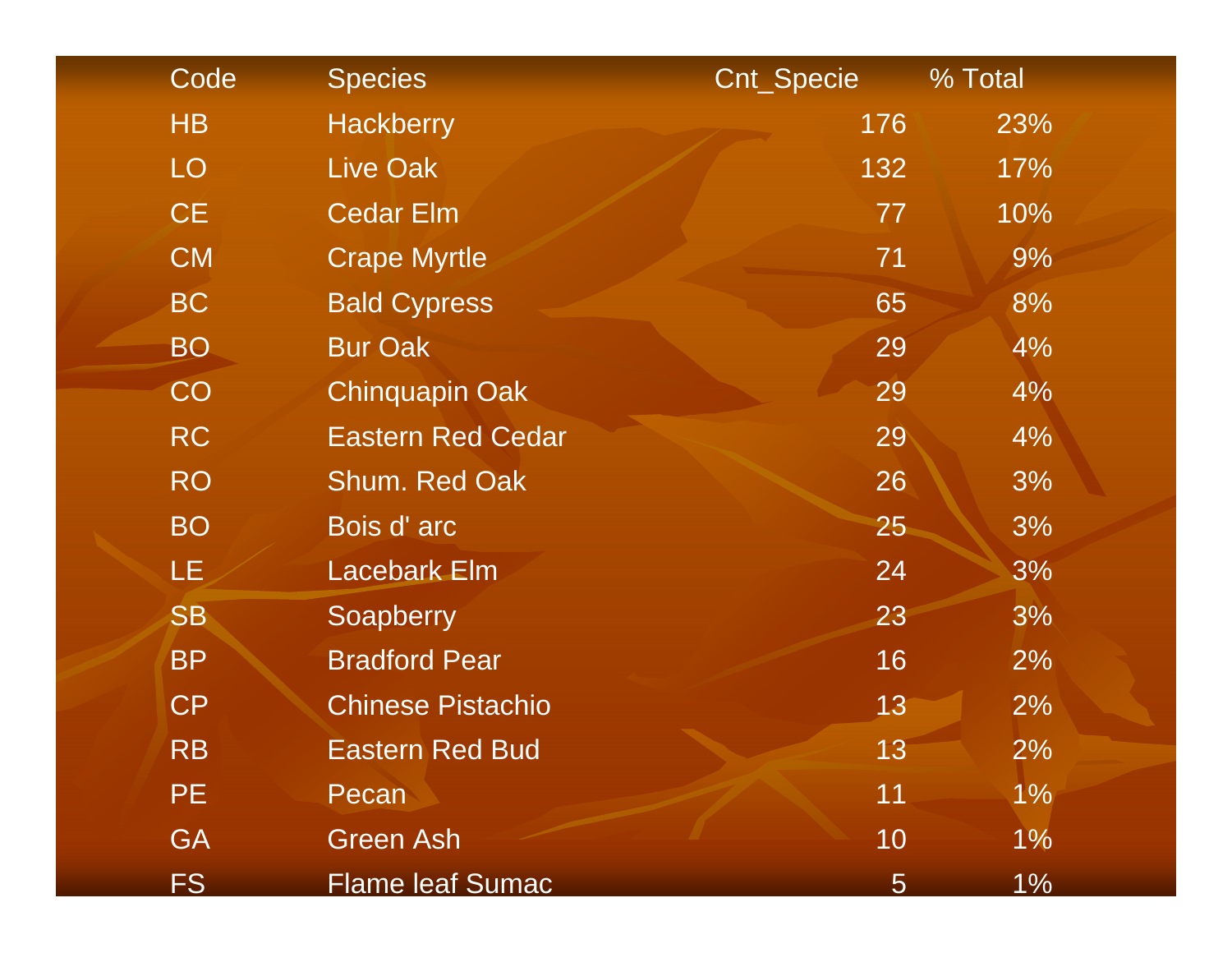#### **Results Results**

П **Benchmark Set for Public Trees** 

 $\blacksquare$ **Establish Maintenance schedule for preserving ( pruning) Existing trees- 1X** / every 3 years-

 $\blacksquare$ Increased tree canopy will cover up to 10% because of **park development within next 5 years park development within next 5 years**

 $\blacksquare$ **Tree Canopy Goal -25% by 2015**